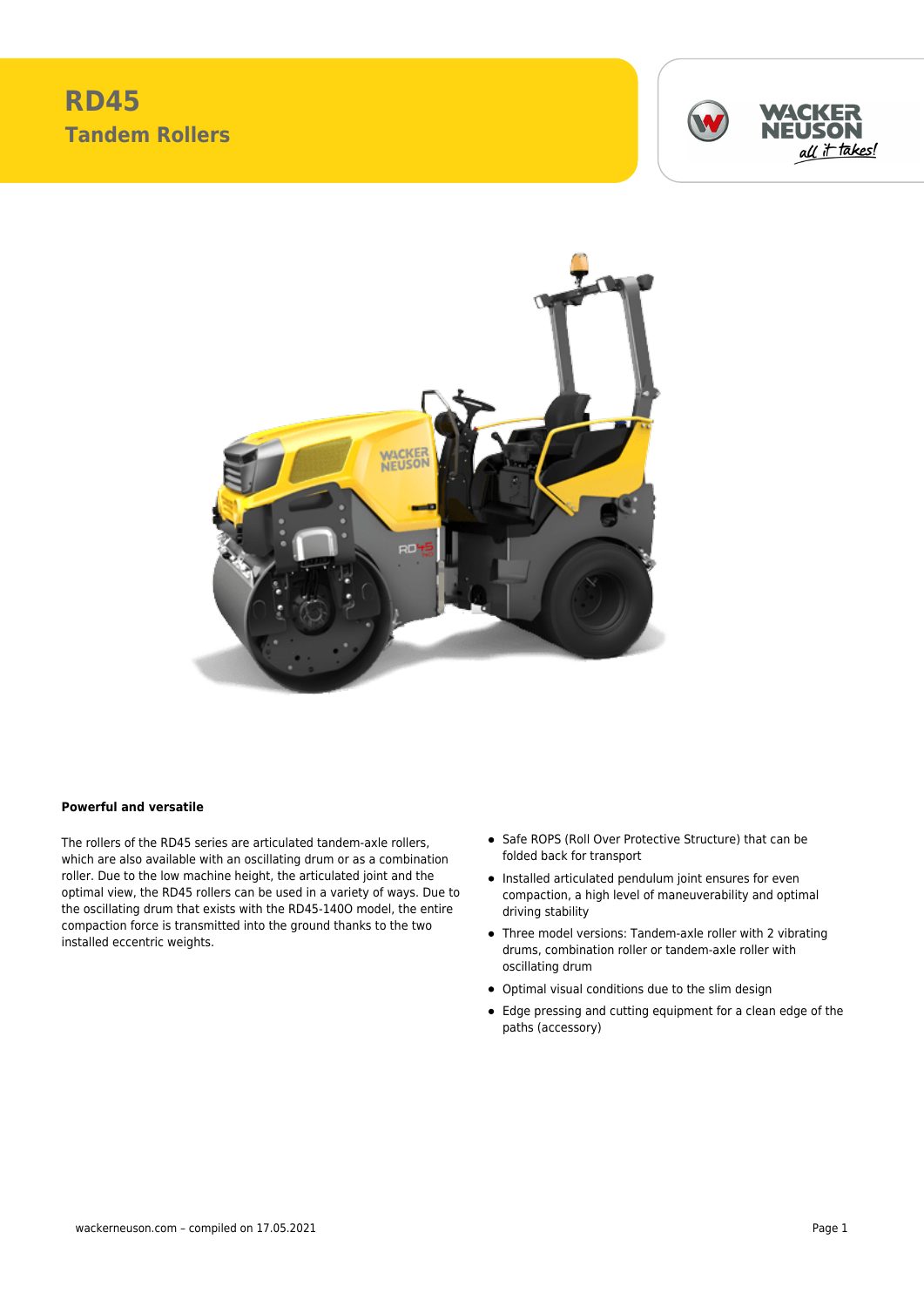## RD45 Technical specifications

|                                         | RD45-140                 | RD45-140c                | RD45-140o                |
|-----------------------------------------|--------------------------|--------------------------|--------------------------|
| <b>Operating data</b>                   |                          |                          |                          |
| Operating weight with ROPS kg           | 4,345                    | 3,995                    | 4,435                    |
| Operating weight max. kg                | 5,300                    | 4,960                    | 5,640                    |
| $L \times W \times H$ mm                | 2,860 x 1,506 x 2,590    | 2,860 x 1,506 x 2,590    | 2,860 x 1,506 x 2,590    |
| Drum width mm                           | 1,380                    | 1,380                    | 1,380                    |
| Drum diameter mm                        | 900                      | 900                      | 900                      |
| Operating width mm                      | 1,430                    | 1,380                    | 1,430                    |
| Ground clearance middle mm              | 305                      | 305                      | 305                      |
| Drum type front                         | smooth / undivided       | smooth / undivided       | smooth / undivided       |
| Drum type rear                          | smooth / undivided       | <b>Tires</b>             | smooth / undivided       |
| Axle load front kg                      | 2,175                    | 2,175                    | 2,175                    |
| Axle load rear kg                       | 2,170                    | 1,820                    | 2,260                    |
| Curb clearance mm                       | 63                       | 63                       | 63                       |
| Centrifugal force level I kN            | 64                       | 64                       | 64                       |
| Centrifugal force level II kN           | 39                       | 39                       | 39                       |
| Frequency level I Hz                    | 60                       | 60                       | 60                       |
| Frequency level II Hz                   | 51                       | 51                       | 51                       |
| Amplitude level I mm                    | 0.51                     | 0.51                     | 0.51                     |
| Amplitude level II mm                   | 0.31                     | 0.31                     | 0.31                     |
| Oscillation frequency level I Hz        |                          |                          | 39                       |
| Oscillation frequency level II Hz       |                          |                          | 30                       |
| Tangential amplitude mm                 |                          |                          | 1.37                     |
| Oscillation force level I kN            |                          |                          | 72                       |
| Oscillation force level II kN           |                          |                          | 43                       |
| Linear force - front / rear static N/mm | 15.8 / 15.7              | 15.8/0                   | 15.8 / 16.5              |
| Advance travel max. m/min               | 183                      | 183                      | 183                      |
| Gradeability with vibration %           | 30                       | 30                       | 30                       |
| Gradeability without vibration %        | 40                       | 40                       | 40                       |
| Turning radius inside mm                | 2,650                    | 2,650                    | 2,650                    |
| <b>Engine / Motor</b>                   |                          |                          |                          |
| Engine / Motor type                     | 4-cylinder diesel engine | 4-cylinder diesel engine | 4-cylinder diesel engine |
| Engine / Motor manufacturer             | Kubota V2403-CR          | Kubota V2403-CR          | Kubota V2403-CR          |
| Engine performance ISO 14396 kW         | 37.4                     | 37.4                     | 37.4                     |
| Emission standards stage                | EU Stage V / EPA Tier 4  | EU Stage V / EPA Tier 4  | EU Stage V / EPA Tier 4  |
| Exhaust aftertreatment system           | DOC-DPF                  | DOC-DPF                  | DOC-DPF                  |
| <b>Filling capacities</b>               |                          |                          |                          |
| Tank capacity fuel I                    | 73                       | 73                       | 73                       |